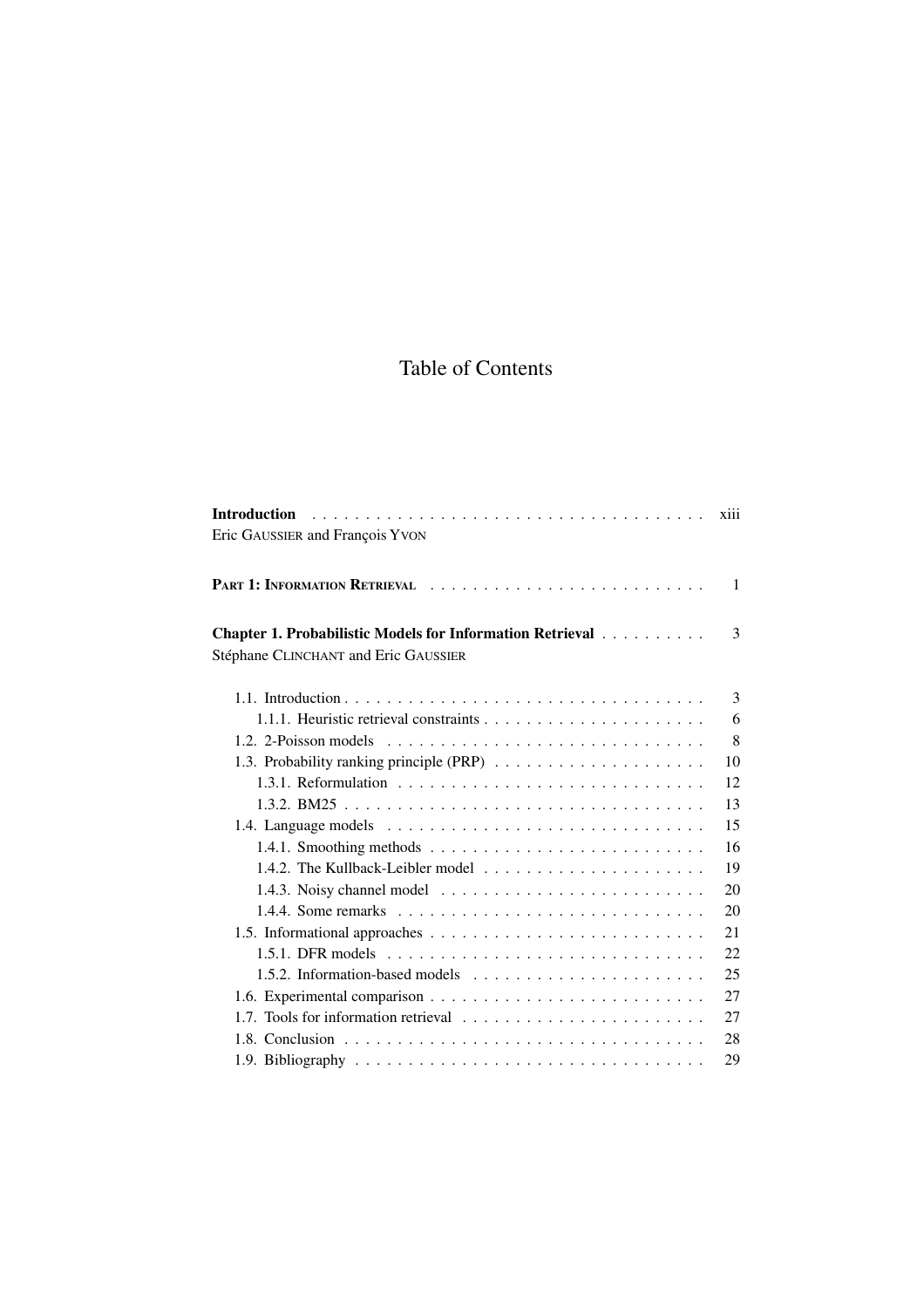vi Textual Information Access

| <b>Chapter 2. Learnable Ranking Models for Automatic Text</b>                                 |    |
|-----------------------------------------------------------------------------------------------|----|
|                                                                                               | 33 |
| Massih-Réza AMINI, David BUFFONI, Patrick GALLINARI,                                          |    |
| Tuong Vinh TRUONG, and Nicolas USUNIER                                                        |    |
|                                                                                               | 33 |
|                                                                                               | 34 |
|                                                                                               | 42 |
|                                                                                               | 44 |
| 2.2. Application to automatic text summarization                                              | 45 |
|                                                                                               | 45 |
|                                                                                               | 48 |
|                                                                                               | 49 |
|                                                                                               | 49 |
|                                                                                               | 50 |
|                                                                                               | 53 |
|                                                                                               | 54 |
|                                                                                               | 54 |
|                                                                                               |    |
|                                                                                               | 59 |
| Chapter 3. Logistic Regression and Text Classification                                        | 61 |
| Sujeevan ASEERVATHAM, Eric GAUSSIER, Anestis ANTONIADIS,<br>Michel BURLET, and Yves DENNEULIN |    |
|                                                                                               | 61 |
|                                                                                               | 62 |
|                                                                                               | 65 |
|                                                                                               | 68 |
|                                                                                               | 69 |
|                                                                                               | 70 |
|                                                                                               | 71 |
|                                                                                               | 71 |
|                                                                                               | 72 |
|                                                                                               | 74 |
| 3.6. Logistic regression applied to text classification                                       | 74 |
|                                                                                               |    |
| 3.6.2. Data pre-processing $\ldots \ldots \ldots \ldots \ldots \ldots \ldots \ldots$          | 75 |
|                                                                                               | 76 |
|                                                                                               | 81 |
|                                                                                               | 82 |
| Chapter 4. Kernel Methods for Textual Information Access<br><b>Jean-Michel RENDERS</b>        | 85 |
|                                                                                               | 85 |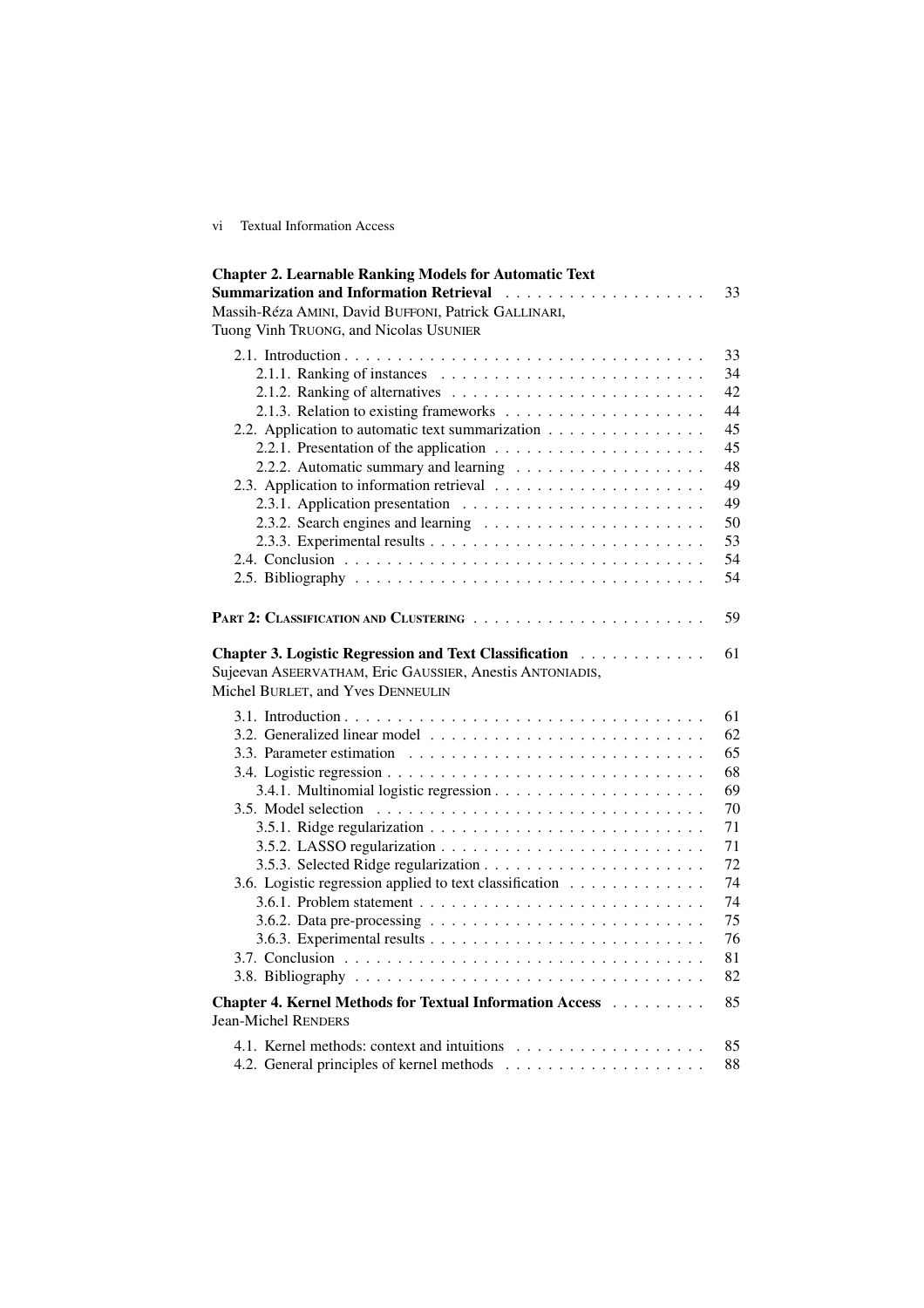| 4.3. General problems with kernel choices (kernel engineering)                                                 | 95  |
|----------------------------------------------------------------------------------------------------------------|-----|
| 4.4. Kernel versions of standard algorithms: examples of solvers                                               | 97  |
|                                                                                                                | 98  |
|                                                                                                                | 99  |
|                                                                                                                | 101 |
|                                                                                                                | 102 |
|                                                                                                                | 103 |
|                                                                                                                | 104 |
|                                                                                                                | 105 |
|                                                                                                                | 107 |
|                                                                                                                | 109 |
|                                                                                                                | 112 |
|                                                                                                                | 116 |
| 4.5.7. Kernels derived from generative models                                                                  | 119 |
|                                                                                                                | 123 |
|                                                                                                                | 124 |
|                                                                                                                |     |
| <b>Chapter 5. Topic-Based Generative Models for Text</b>                                                       |     |
| Information Access (and a series are a series of the series of the series of the series of the series of the s | 129 |
| Jean-Cédric CHAPPELIER                                                                                         |     |
|                                                                                                                | 129 |
| 5.1.1. Generative versus discriminative models                                                                 | 129 |
|                                                                                                                | 131 |
| 5.1.3. Estimation, prediction and smoothing                                                                    | 133 |
|                                                                                                                | 134 |
|                                                                                                                | 135 |
|                                                                                                                | 135 |
|                                                                                                                | 136 |
|                                                                                                                | 138 |
|                                                                                                                | 139 |
|                                                                                                                | 141 |
|                                                                                                                | 142 |
| 5.3.1. Probabilistic Latent Semantic Indexing                                                                  | 143 |
|                                                                                                                | 146 |
|                                                                                                                | 160 |
|                                                                                                                | 161 |
| 5.4.1. Limitations of the multinomial $\ldots \ldots \ldots \ldots \ldots \ldots$                              | 161 |
|                                                                                                                | 162 |
|                                                                                                                | 163 |
|                                                                                                                | 164 |
|                                                                                                                | 165 |
|                                                                                                                |     |
| 5.5.2. Similarity between topic distributions                                                                  | 165 |
| 5.5.3. Fisher kernels $\ldots \ldots \ldots \ldots \ldots \ldots \ldots \ldots \ldots$                         | 166 |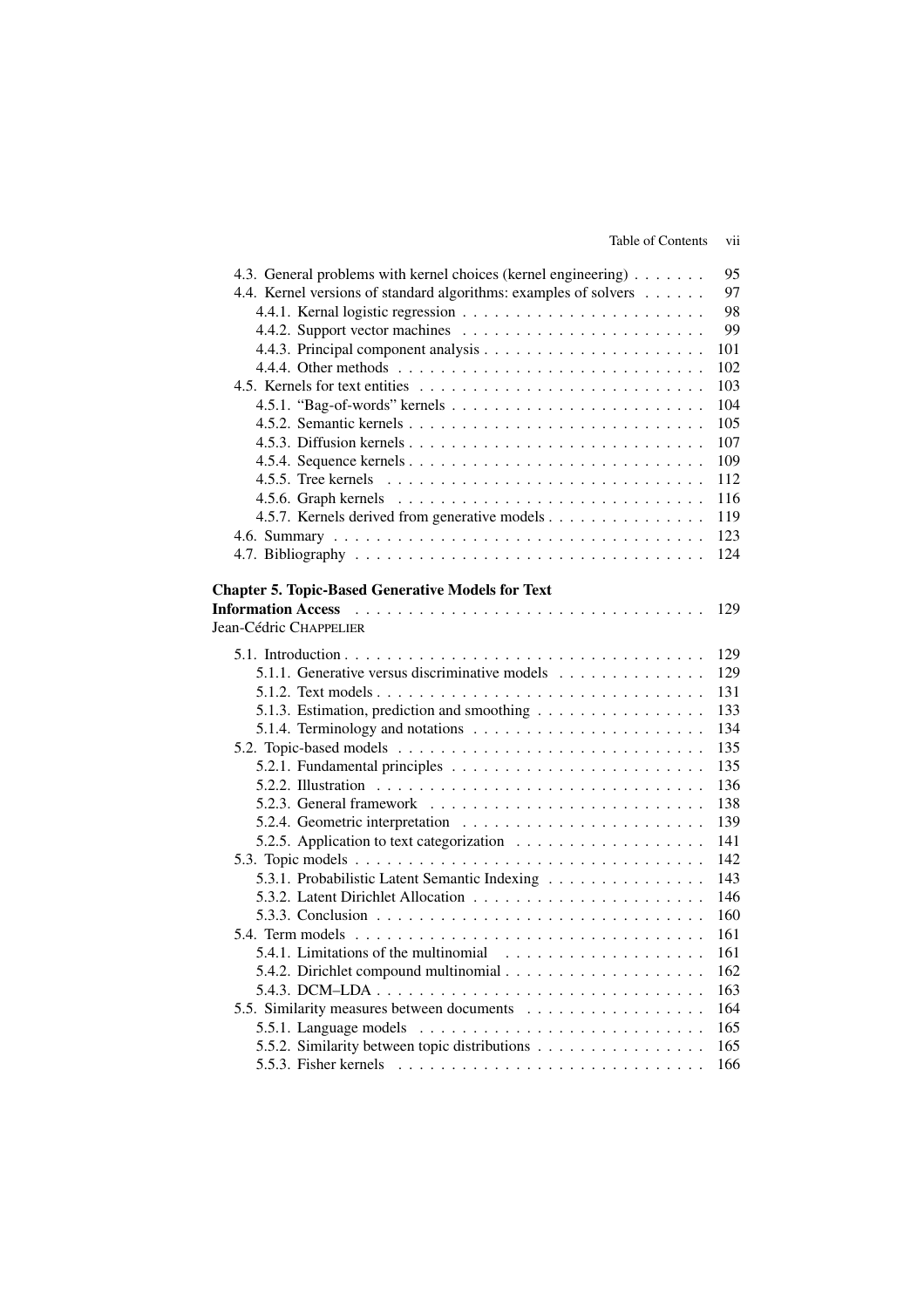### viii Textual Information Access

|                                                                                                                                | 168 |
|--------------------------------------------------------------------------------------------------------------------------------|-----|
| 5.7. Appendix: topic model software                                                                                            | 169 |
|                                                                                                                                | 170 |
|                                                                                                                                |     |
| <b>Chapter 6. Conditional Random Fields for Information Extraction Fig. 4.1.1.</b><br><b>Isabelle TELLIER and Marc TOMMASI</b> | 179 |
| 6.1. Introduction                                                                                                              | 179 |
| 6.2. Information extraction $\dots \dots \dots \dots \dots \dots \dots \dots \dots \dots$                                      | 180 |
|                                                                                                                                | 180 |
|                                                                                                                                | 182 |
|                                                                                                                                | 182 |
| 6.2.4. Approaches not based on machine learning                                                                                | 183 |
| 6.3. Machine learning for information extraction                                                                               | 184 |
|                                                                                                                                | 184 |
| 6.3.2. Some applicable machine learning methods                                                                                | 185 |
|                                                                                                                                | 186 |
| 6.4. Introduction to conditional random fields                                                                                 | 187 |
| 6.4.1. Formalization of a labelling problem                                                                                    | 187 |
| 6.4.2. Maximum entropy model approach                                                                                          | 188 |
|                                                                                                                                | 190 |
|                                                                                                                                | 191 |
|                                                                                                                                | 193 |
|                                                                                                                                |     |
|                                                                                                                                | 193 |
| 6.5.2. Factorization and graphical models                                                                                      | 195 |
|                                                                                                                                | 196 |
|                                                                                                                                | 198 |
|                                                                                                                                | 200 |
|                                                                                                                                | 201 |
| 6.6. Conditional random fields and their applications                                                                          | 203 |
|                                                                                                                                | 204 |
| 6.6.2. Links between linear CRFs and hidden Markov models                                                                      | 205 |
|                                                                                                                                | 208 |
|                                                                                                                                | 210 |
|                                                                                                                                | 211 |
|                                                                                                                                | 214 |
|                                                                                                                                | 215 |
|                                                                                                                                | 221 |
| Chapter 7. Statistical Methods for Machine Translation<br>Alexandre ALLAUZEN and François YVON                                 | 223 |
| 7.1. Introduction                                                                                                              | 223 |
| 7.1.1. Machine translation in the age of the Internet                                                                          | 223 |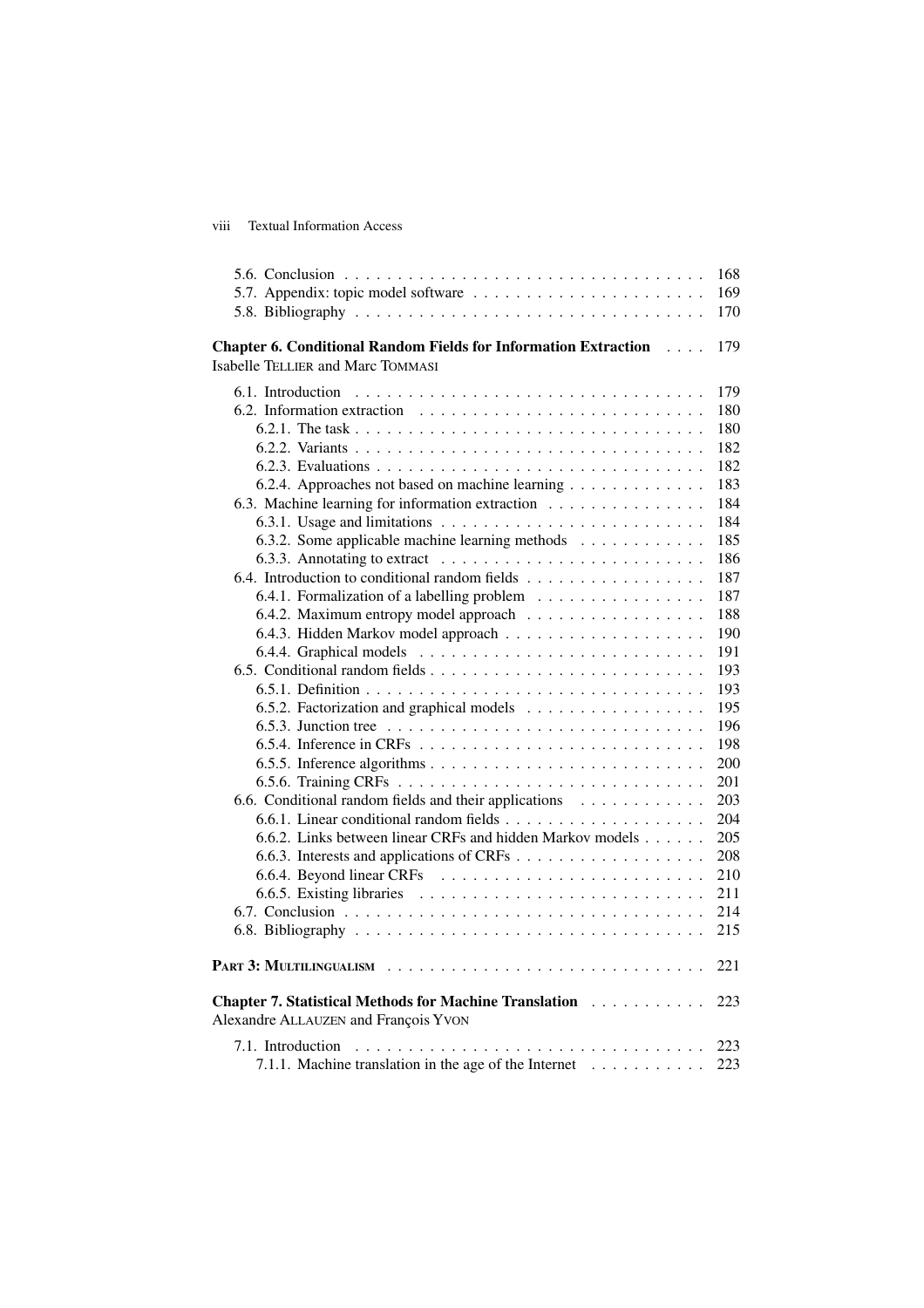### Table of Contents ix

|                                                                                | 226 |
|--------------------------------------------------------------------------------|-----|
|                                                                                | 227 |
| 7.2. Probabilistic machine translation: an overview                            | 227 |
| 7.2.1. Statistical machine translation: the standard model                     | 228 |
| 7.2.2. Word-based models and their limitations                                 | 230 |
|                                                                                | 234 |
| 7.3. Phrase-based models                                                       | 235 |
|                                                                                | 237 |
| 7.3.2. Word alignment models: a summary                                        | 245 |
|                                                                                | 246 |
|                                                                                | 250 |
|                                                                                | 250 |
|                                                                                | 255 |
|                                                                                | 259 |
|                                                                                | 259 |
| 7.5.2. The decoding problem $\ldots \ldots \ldots \ldots \ldots \ldots \ldots$ | 261 |
|                                                                                | 262 |
|                                                                                | 267 |
|                                                                                | 272 |
|                                                                                | 272 |
|                                                                                | 273 |
|                                                                                | 275 |
|                                                                                | 277 |
| 7.6.4. Evaluating machine translation: an open problem                         | 279 |
| 7.7. State-of-the-art and recent developments                                  | 279 |
|                                                                                | 279 |
|                                                                                | 281 |
| 7.7.3. Translating with linguistic resources                                   | 283 |
|                                                                                | 287 |
| 7.8.1. Bibliographic data and online resources                                 | 288 |
|                                                                                | 288 |
| 7.8.3. Tools for statistical machine translation                               | 288 |
|                                                                                | 289 |
|                                                                                | 291 |
|                                                                                | 291 |
|                                                                                |     |
|                                                                                | 305 |
| <b>Chapter 8. Information Mining: Methods and Interfaces</b>                   |     |
| <b>For Accessing Complex Information</b>                                       | 307 |
| Josiane MOTHE, Kurt ENGLMEIER, and Fionn MURTAGH                               |     |
|                                                                                | 307 |
| 8.2. The multidimensional visualization of information                         | 309 |
|                                                                                |     |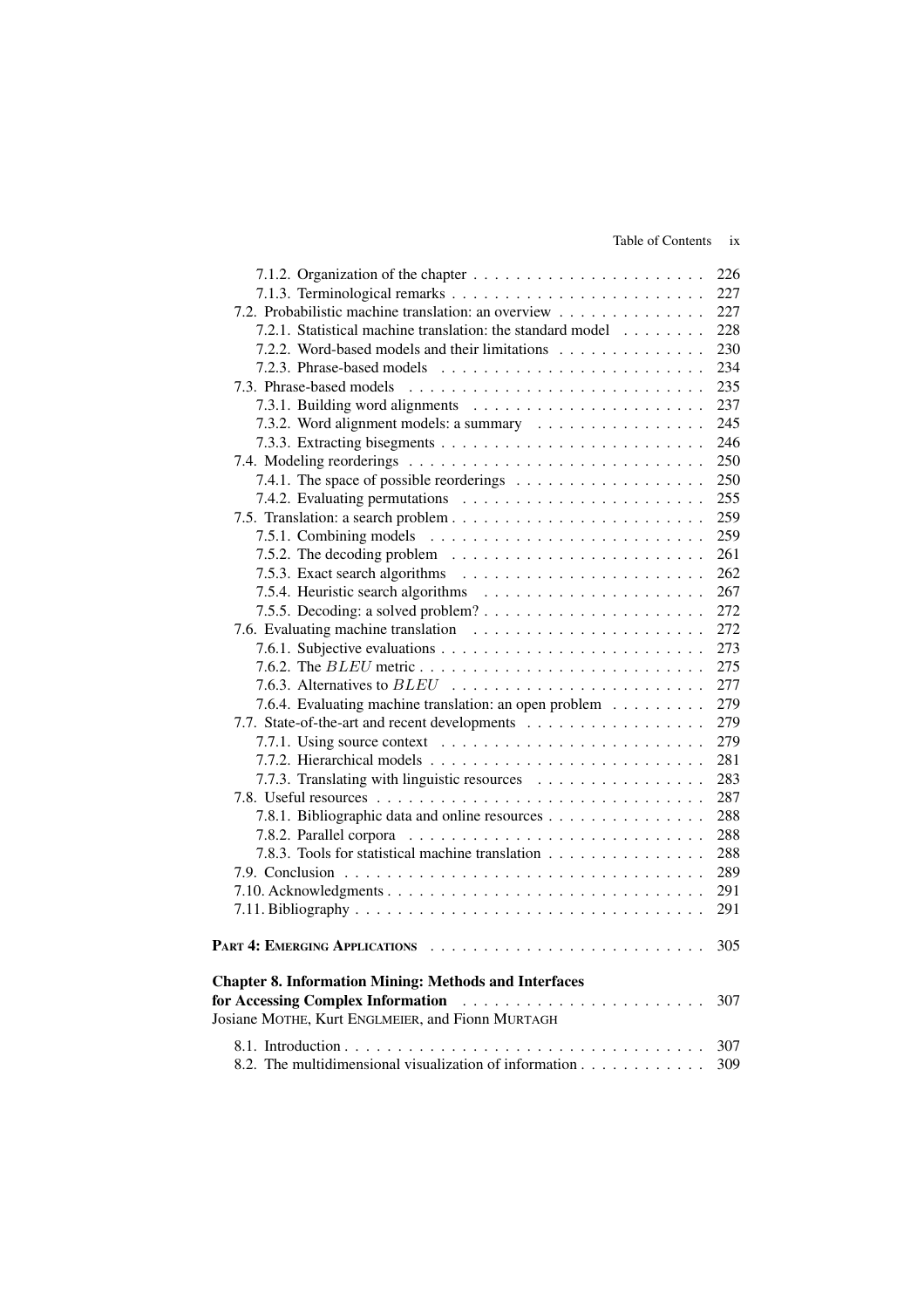## x Textual Information Access

| 8.2.1. Accessing information based on the knowledge                                                                                    |     |
|----------------------------------------------------------------------------------------------------------------------------------------|-----|
|                                                                                                                                        | 309 |
| 8.2.2. Visualization of a set of documents via their content                                                                           | 313 |
| 8.2.3. OLAP principles applied to document sets                                                                                        | 317 |
|                                                                                                                                        | 320 |
| 8.4. Analyzing the variability of searches and data merging                                                                            | 323 |
|                                                                                                                                        | 323 |
|                                                                                                                                        | 325 |
| 8.5. The seven types of evaluation measures used in IR                                                                                 | 327 |
|                                                                                                                                        | 331 |
|                                                                                                                                        | 332 |
|                                                                                                                                        | 332 |
|                                                                                                                                        |     |
| <b>Chapter 9. Opinion Detection as a Topic Classification Problem</b><br>$\cdots$                                                      | 337 |
| Juan-Manuel TORRES-MORENO, Marc EL-BÈZE, Patrice BELLOT, and                                                                           |     |
| Fréderic BÉCHET                                                                                                                        |     |
|                                                                                                                                        | 337 |
| 9.2. The TREC and TAC evaluation campaigns                                                                                             | 339 |
| 9.2.1. Opinion detection by question-answering                                                                                         | 340 |
| 9.2.2. Automatic summarization of opinions                                                                                             | 342 |
| 9.2.3. The text mining challenge of opinion classification                                                                             |     |
|                                                                                                                                        | 343 |
|                                                                                                                                        | 347 |
| 9.4. Which components for a opinion vectors?                                                                                           | 348 |
|                                                                                                                                        | 349 |
|                                                                                                                                        | 352 |
| 9.5.1. Performance, analysis, and visualization                                                                                        |     |
|                                                                                                                                        | 354 |
| 9.6. Extracting opinions from speech: automatic analysis of phone polls                                                                | 357 |
|                                                                                                                                        | 358 |
| 9.6.1. France Télécom opinion investigation corpus                                                                                     |     |
| 9.6.2. Automatic recognition of spontaneous speech<br>in opinion corpora $\dots \dots \dots \dots \dots \dots \dots \dots \dots \dots$ | 360 |
|                                                                                                                                        | 363 |
|                                                                                                                                        | 365 |
|                                                                                                                                        |     |
|                                                                                                                                        | 365 |
| Appendix A. Probabilistic Models: An Introduction                                                                                      | 369 |
| François YVON                                                                                                                          |     |
|                                                                                                                                        |     |
| A.1. Introduction                                                                                                                      | 369 |
|                                                                                                                                        | 370 |
|                                                                                                                                        | 370 |
|                                                                                                                                        | 372 |
|                                                                                                                                        | 376 |